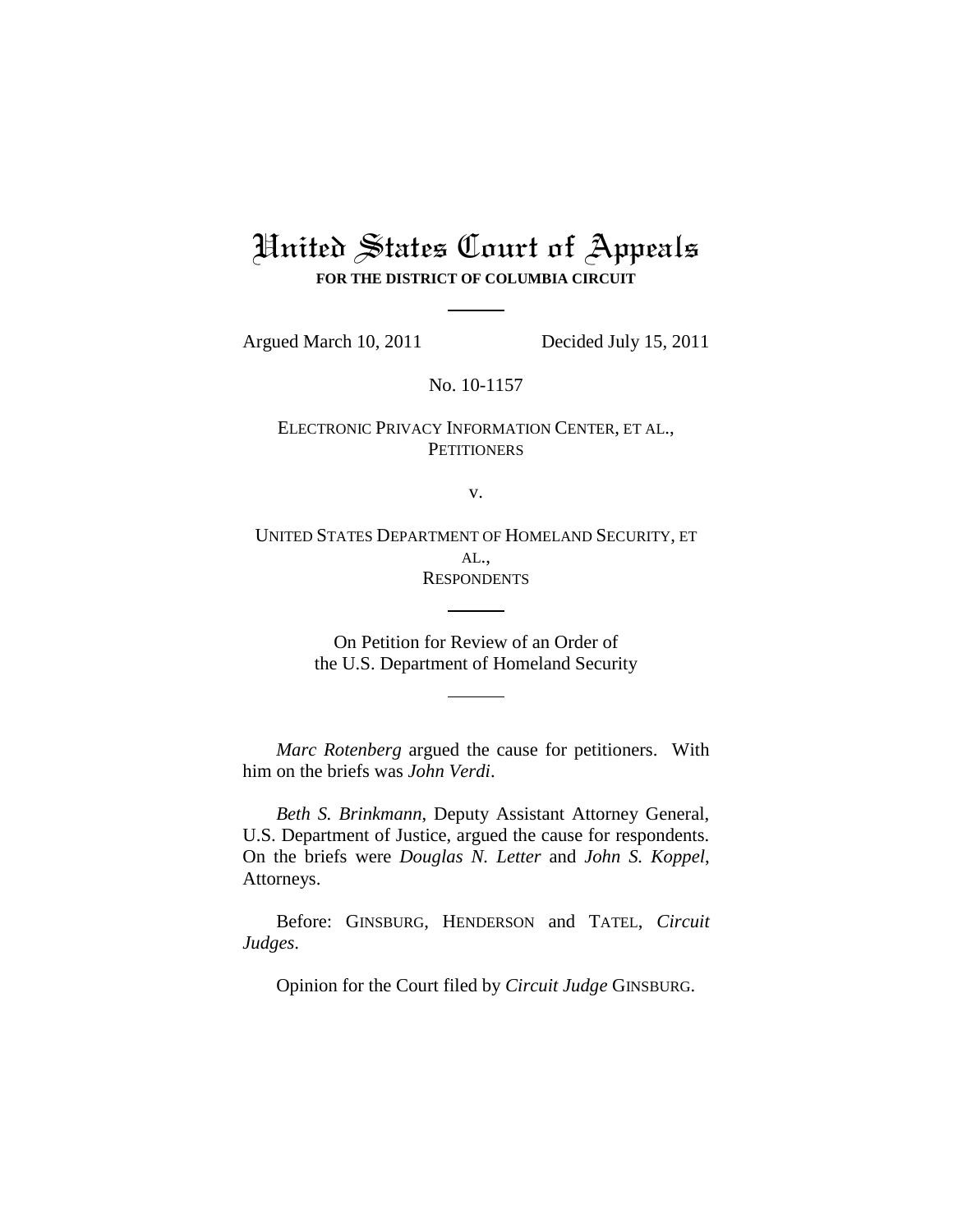GINSBURG, *Circuit Judge*: The Electronic Privacy Information Center (EPIC) and two individuals petition for review of a decision by the Transportation Security Administration to screen airline passengers by using advanced imaging technology instead of magnetometers. They argue this use of AIT violates various federal statutes and the Fourth Amendment to the Constitution of the United States and, in any event, should have been the subject of notice-andcomment rulemaking before being adopted. Although we are not persuaded by any of the statutory or constitutional arguments against the rule, we agree the TSA has not justified its failure to issue notice and solicit comments. We therefore grant the petition in part.

#### I. Background

By statute, anyone seeking to board a commercial airline flight must be screened by the TSA in order to ensure he is not "carrying unlawfully a dangerous weapon, explosive, or other destructive substance." 49 U.S.C. §§ 44901(a),  $44902(a)(1)$ . The Congress generally has left it to the agency to prescribe the details of the screening process, which the TSA has documented in a set of Standard Operating Procedures not available to the public. In addition to the SOPs, the agency has promulgated a blanket regulation barring any person from entering the so-called "sterile area" of an airport, the area on the departure side of the security apparatus, "without complying with the systems, measures, or procedures being applied to control access to, or presence or movement in, such area[]." 49 C.F.R. § 1540.105(a)(2). The Congress did, however, in 2004, direct the TSA to "give a high priority to developing, testing, improving, and deploying" at airport screening checkpoints a new technology "that detects nonmetallic, chemical, biological, and radiological weapons, and explosives, in all forms."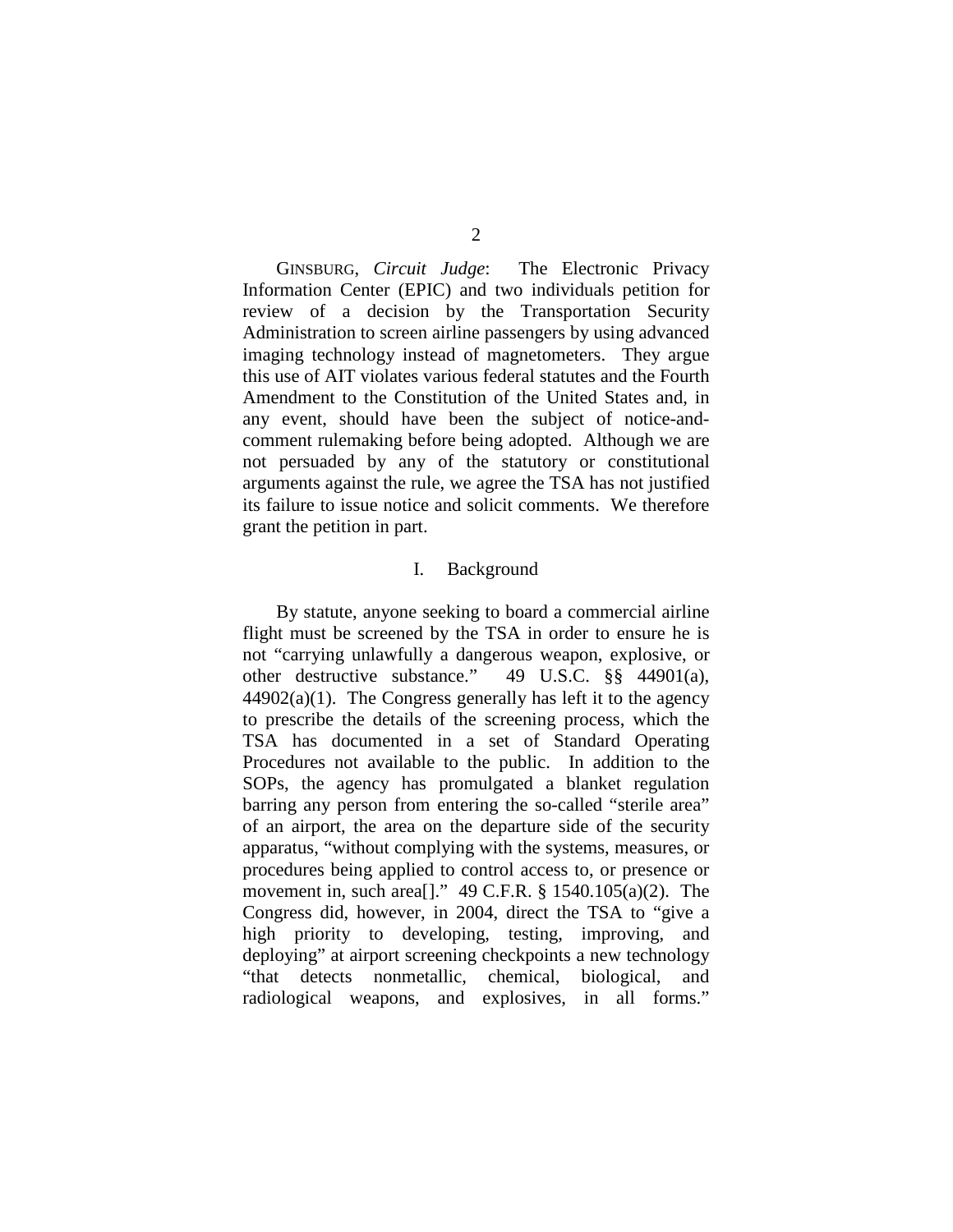Intelligence Reform and Terrorism Prevention Act of 2004, Pub. L. No. 108-458, § 4013(a), 118 Stat. 3719 (codified at 49 U.S.C*.* § 44925(a)).

The TSA responded to this directive by contracting with private vendors to develop AIT for use at airports. The agency has procured two different types of AIT scanner, one that uses millimeter wave technology, which relies upon radio frequency energy, and another that uses backscatter technology, which employs low-intensity X-ray beams. Each technology is designed to produce a crude image of an unclothed person, who must stand in the scanner for several seconds while it generates the image. That image enables the operator of the machine to detect a nonmetallic object, such as a liquid or powder — which a magnetometer cannot detect without touching the passengers coming through the checkpoint.

The TSA began to deploy AIT scanners in 2007 in order to provide additional or "secondary" screening of selected passengers who had already passed through a magnetometer. In 2009 the TSA initiated a field test in which it used AIT as a means of primary screening at a limited number of airports. Based upon the apparent success of the test, the TSA decided early in 2010 to use the scanners everywhere for primary screening. By the end of that year the TSA was operating 486 scanners at 78 airports; it plans to add 500 more scanners before the end of this year.

No passenger is ever required to submit to an AIT scan. Signs at the security checkpoint notify passengers they may opt instead for a patdown, which the TSA claims is the only effective alternative method of screening passengers. A passenger who does not want to pass through an AIT scanner may ask that the patdown be performed by an officer of the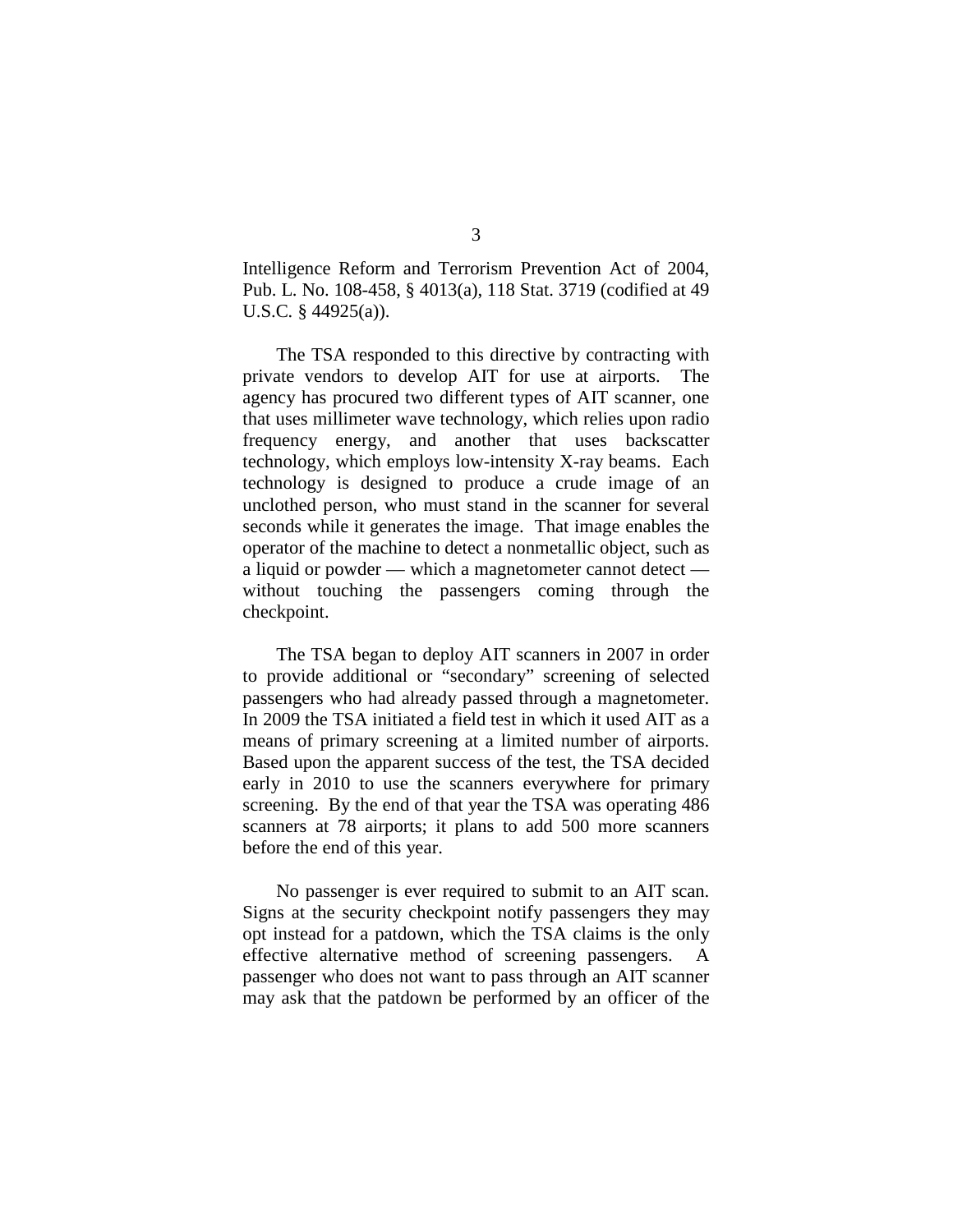same sex and in private. Many passengers nonetheless remain unaware of this right, and some who have exercised the right have complained that the resulting patdown was unnecessarily aggressive.

The TSA has also taken steps to mitigate the effect a scan using AIT might have upon passenger privacy: Each image produced by a scanner passes through a filter to obscure facial features and is viewable on a computer screen only by an officer sitting in a remote and secure room. As soon as the passenger has been cleared, moreover, the image is deleted; the officer cannot retain the image on his computer, nor is he permitted to bring a cell phone or camera into the secure room. In addition to these measures to protect privacy, the agency has commissioned two studies of the safety of the scanners that use backscatter technology, each of which has found the scanners emit levels of radiation well within acceptable limits. Millimeter wave scanners are also tested to ensure they meet accepted standards for safety.

The petitioners, for their part, have long been unsatisfied with the TSA's efforts to protect passengers' privacy and health from the risks associated with AIT. In May 2009 more than 30 organizations, including the petitioner EPIC, sent a letter to the Secretary of Homeland Security, in which they objected to the use of AIT as a primary means of screening passengers. They asked that the TSA cease using AIT in that capacity pending "a 90-day formal public rulemaking process." The TSA responded with a letter addressing the organizations' substantive concerns but ignoring their request for rulemaking.

Nearly a year later, in April 2010, the EPIC and a slightly different group of organizations sent the Secretary and her Chief Privacy Officer a second letter, denominated a "petition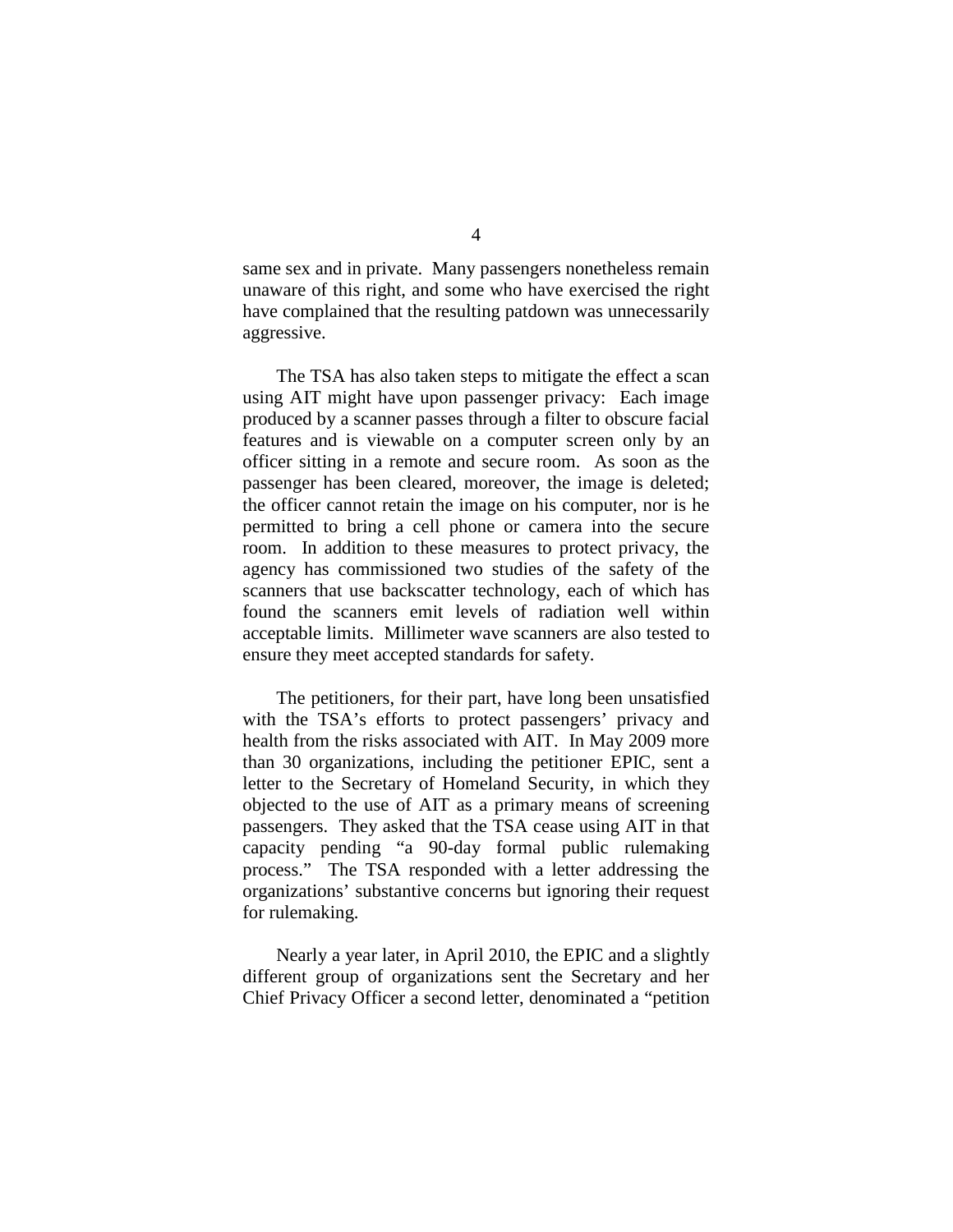for the issuance, amendment, or repeal of a rule" pursuant to 5 U.S.C. § 553(e). They argued the use of AIT for primary screening violates the Privacy Act; a provision of the Homeland Security Act requiring the Chief Privacy Officer upon the issuance of a new rule to prepare a privacy impact assessment; the Religious Freedom Restoration Act (RFRA); and the Fourth Amendment. In May the TSA again responded by letter, clarifying some factual matters, responding to the legal challenges, and taking the position it is not required to initiate a rulemaking each time it changes screening procedures. In July, the EPIC, joined by two members of its advisory board who travel frequently and have been subjected to AIT screening by the TSA, petitioned this court for review.

#### II. Analysis

The petitioners focus their opening brief upon their substantive challenges to the TSA's decision to use AIT for initial screening. They raise all the legal claims foreshadowed in their request for rulemaking, as well as a claim under the Video Voyeurism Prevention Act. As explained below, however, our attention is most drawn to their procedural argument that the TSA should have engaged in notice-andcomment rulemaking.

#### A. Notice and Comment

In their opening brief, the petitioners argue the TSA "refus[ed] to process" and "effectively ignored" their 2010 letter, which was "explicitly marked as a 'petition'" for rulemaking under § 553. The TSA responds that the petitioners did not petition "for the issuance, amendment, or repeal of a rule," as authorized by § 553(e), because "the relief actually sought [was] ... the immediate suspension of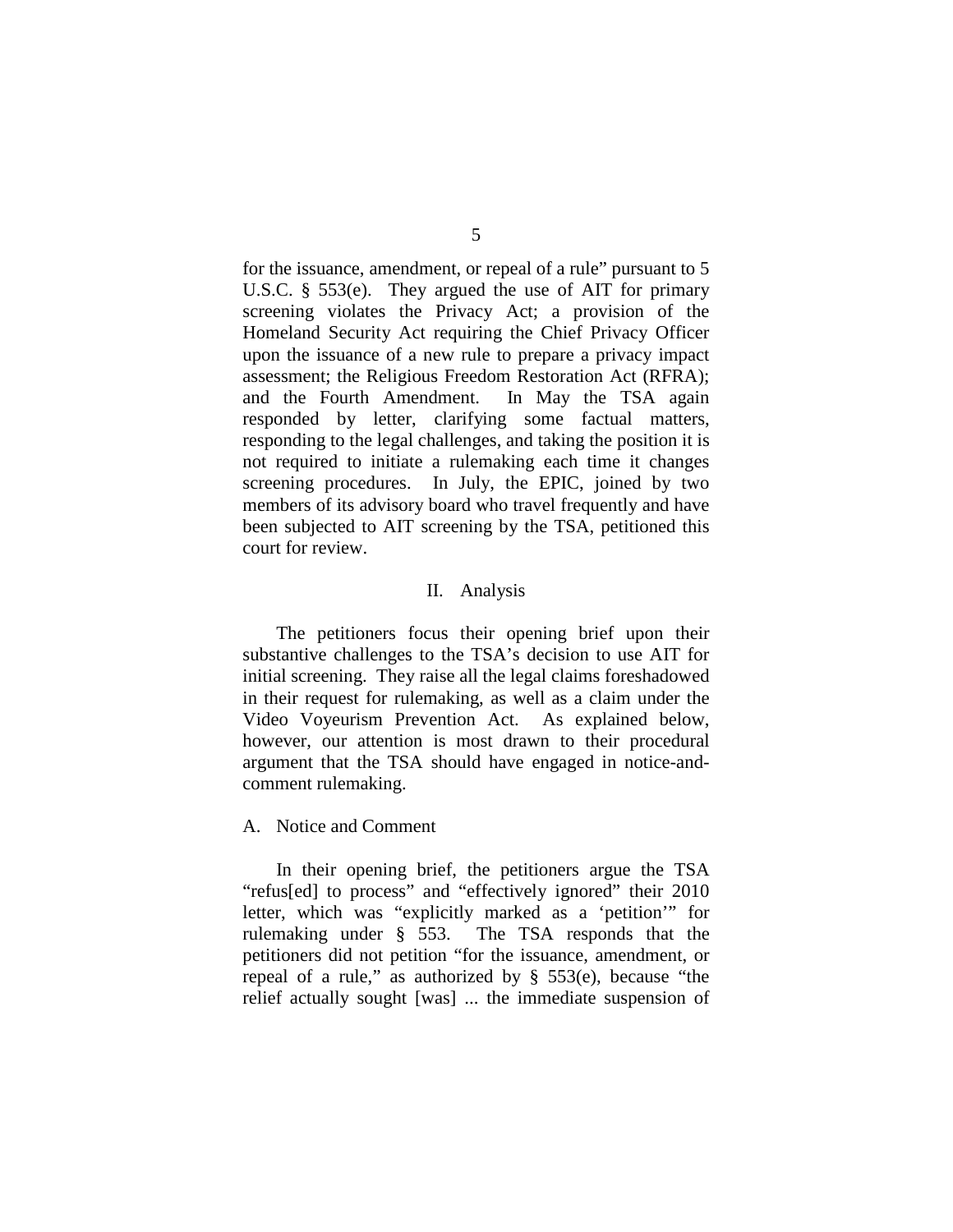the AIT program." A construction of  $\S$  553(e) that excludes any petition with a goal beyond mere process is dubious at best, and the agency offers no authority for it. The petitioners were clearly seeking "amendment[] or repeal of a rule"; that their aim was expressed in terms of the substance of the rule surely does not work against them. Indeed, we would be surprised to find many petitions for rulemaking that do not identify the substantive outcome the petitioner wants the agency to reach. [\\*](#page-5-0)

Anticipating this conclusion, the TSA next argues it responded appropriately to the petition by denying it. We will set aside an agency's decision to deny a petition for rulemaking only if it is "arbitrary, capricious, an abuse of discretion, or otherwise not in accordance with law." 5 U.S.C. § 706(2)(A). Moreover, "an agency's refusal to institute rulemaking proceedings is at the high end of the range of levels of deference we give to agency action under our arbitrary and capricious review." *Defenders of Wildlife v. Gutierrez*, 532 F.3d 913, 919 (D.C. Cir. 2008) (internal quotation marks omitted). Here, however, the TSA denied the petition on the ground it "is not required to initiate APA rulemaking procedures each time the agency develops and implements improved passenger screening procedures." Because this position rests upon an interpretation of the Administrative Procedure Act, the crux of our review turns upon our analysis of that statute. *See Am. Horse Prot. Ass'n, Inc. v. Lyng*, 812 F.2d 1, 5 (D.C. Cir. 1987) (court may overturn decision to deny petition for rulemaking if based

<span id="page-5-0"></span>We have no need to reach petitioners' claim the TSA unreasonably delayed in responding to their 2009 letter; our remand to the agency of their 2010 petition for rulemaking gives them all the relief they would obtain in any event.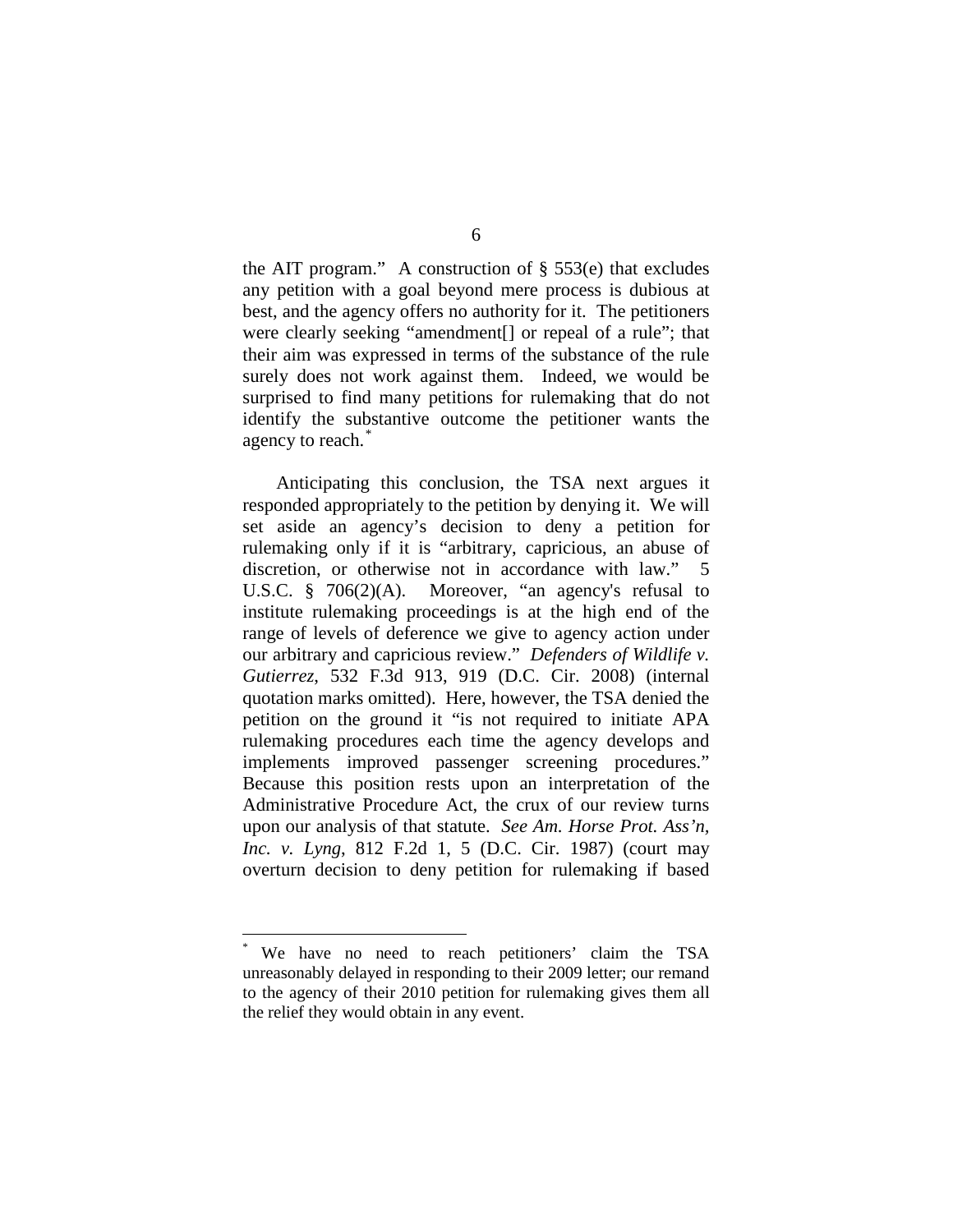upon "plain errors of law" (internal quotation marks omitted)).

We turn, then, to §§ 553(b) and (c) of the APA, which generally require an agency to publish notice of a proposed rule in the Federal Register and to solicit and consider public comments upon its proposal. *See U.S. Telecom Ass'n v. FCC*, 400 F.3d 29, 34 (D.C. Cir. 2005) ("This court and many commentators have generally referred to the category of rules to which the notice-and-comment requirements do apply as 'legislative rules'"). As the TSA points out, however, the statute does provide certain exceptions to this standard procedure; in particular, as set forth in  $\S$  553(b)(3)(A), the notice and comment requirements do not apply "to interpretative rules, general statements of policy, or rules of agency organization, procedure, or practice." The TSA argues its decision to use AIT for primary screening comes within all three listed categories and therefore is not a "legislative rule" subject to notice and comment.

1. Procedural Rule

We consider first the TSA's argument it has announced a rule of "agency organization, procedure, or practice," which our cases refer to as a "procedural rule." In general, a procedural rule "does not itself 'alter the rights or interests of parties, although it may alter the manner in which the parties present themselves or their viewpoints to the agency.'" *Chamber of Commerce of U.S. v. DOL*, 174 F.3d 206, 211 (D.C. Cir. 1999) (quoting *Batterton v. Marshall*, 648 F.2d 694, 707 (D.C. Cir. 1980)). That is, the rule does "not impose new substantive burdens." *Aulenback, Inc. v. Fed. Highway Admin.*, 103 F.3d 156, 169 (D.C. Cir. 1997). As we have noted before, however, a rule with a "substantial impact" upon the persons subject to it is not necessarily a substantive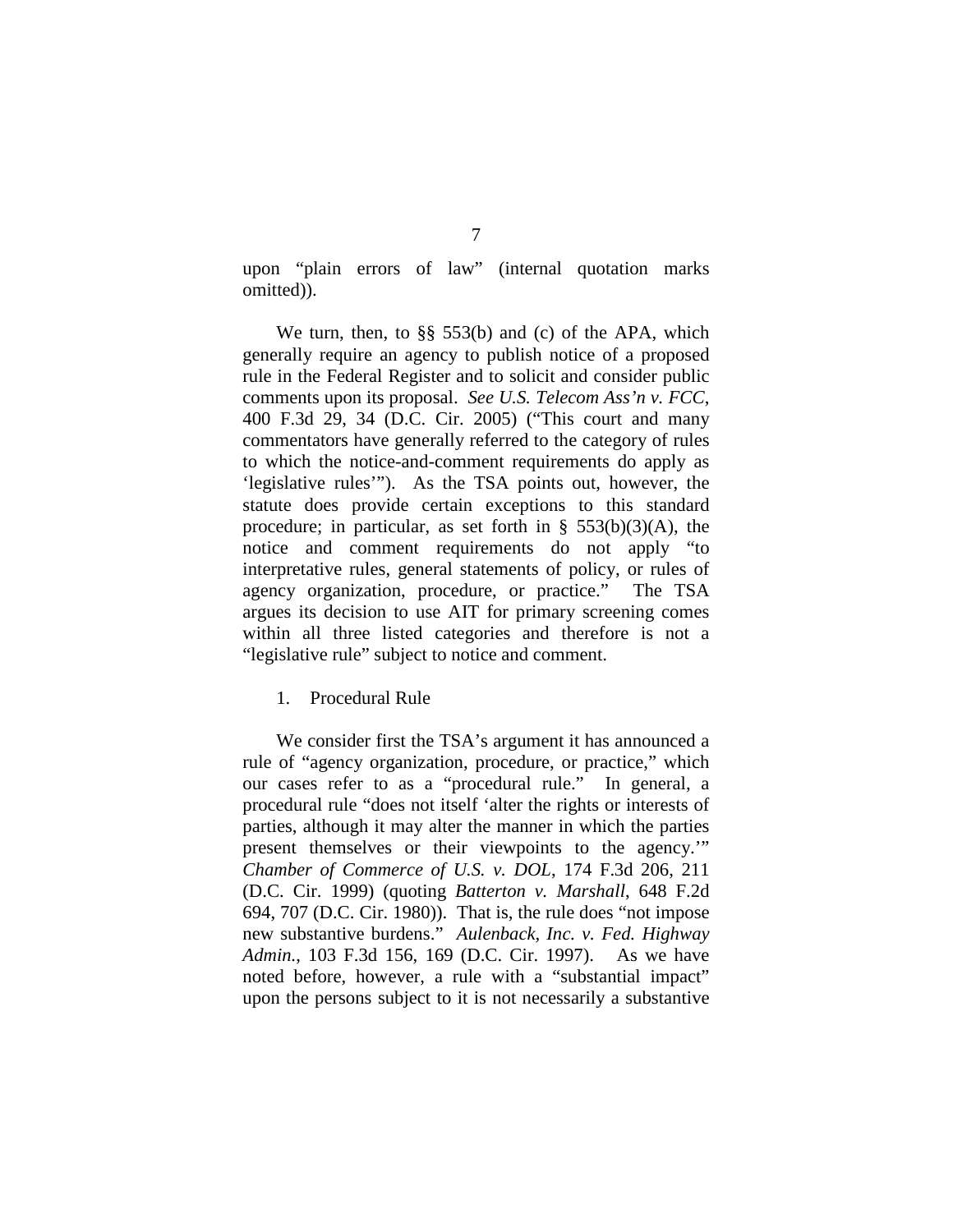rule under § 553(b)(3)(A). *See Pub. Citizen v. Dep't of State*, 276 F.3d 634, 640–41 (2002). Further, the distinction between substantive and procedural rules is "one of degree" depending upon "whether the substantive effect is sufficiently grave so that notice and comment are needed to safeguard the policies underlying the APA." *Lamoille Valley R.R. Co. v. ICC*, 711 F.2d 295, 328 (D.C. Cir. 1983). Those policies, as we have elsewhere observed, are to serve "the need for public participation in agency decisionmaking," *Chamber of Commerce*, 174 F.3d at 211, and to ensure the agency has all pertinent information before it when making a decision, *Am. Hosp. Ass'n v. Bowen*, 834 F.2d 1037, 1044 (1987). In order to further these policies, the exception for procedural rules "must be narrowly construed." *United States v. Picciotto*, 875 F.2d 345, 347 (D.C. Cir. 1989).

Of course, stated at a high enough level of generality, the new policy imposes no new substantive obligations upon airline passengers: The requirement that a passenger pass through a security checkpoint is hardly novel, the prohibition against boarding a plane with a weapon or an explosive device even less so. But this overly abstract account of the change in procedure at the checkpoint elides the privacy interests at the heart of the petitioners' concern with AIT. Despite the precautions taken by the TSA, it is clear that by producing an image of the unclothed passenger, an AIT scanner intrudes upon his or her personal privacy in a way a magnetometer does not. Therefore, regardless whether this is a "new substantive burden," *see Aulenback*, 103 F.3d at 169, the change substantively affects the public to a degree sufficient to implicate the policy interests animating noticeand-comment rulemaking. *Cf. Pickus v. Bd. of Parole*, 507 F.2d 1107, 1113–14 (D.C. Cir. 1974) (rules governing parole hearings not procedural because they went "beyond formality and substantially affect[ed]" prisoners' liberty). Indeed, few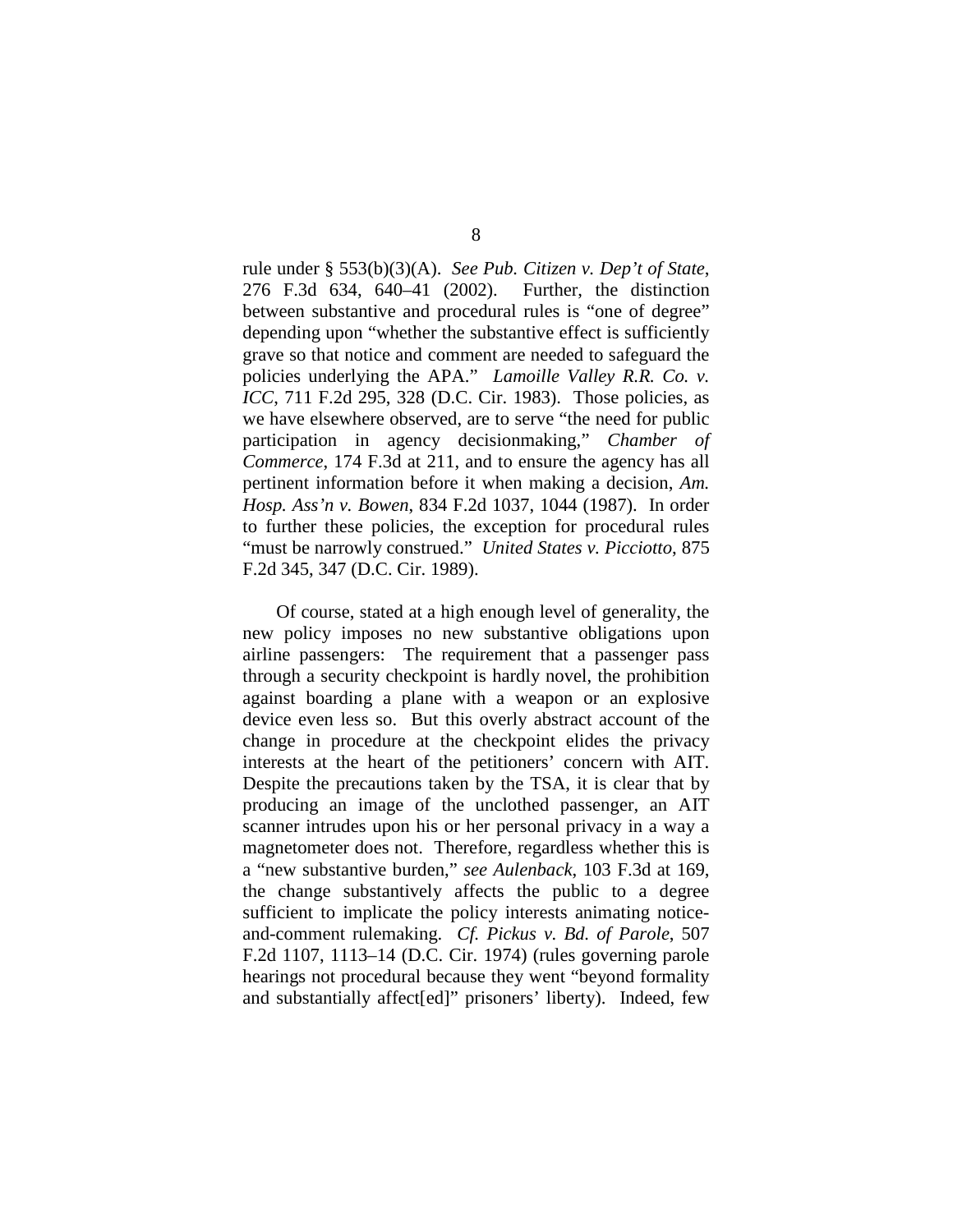if any regulatory procedures impose directly and significantly upon so many members of the public. Not surprisingly, therefore, much public concern and media coverage have been focused upon issues of privacy, safety, and efficacy, each of which no doubt would have been the subject of many comments had the TSA seen fit to solicit comments upon a proposal to use AIT for primary screening. To confirm these issues were relevant to the TSA's deliberations about AIT, we need look no further than its assurances to that effect in its response to the petitioners' 2010 letter: "AIT screening has proven effective in addressing ever-changing security threats, and numerous independent studies have addressed health concerns. TSA has carefully considered the important ... privacy issues." For these reasons, the TSA's use of AIT for primary screening has the hallmark of a substantive rule and, therefore, unless the rule comes within some other exception, it should have been the subject of notice and comment.

#### 2. Interpretive Rule

The TSA next tries to justify having proceeded without notice and comment on the ground that it announced only an "interpretative" rule advising the public of its current understanding of the statutory charge to develop and deploy new technologies for the detection of terrorist weapons. For their part, the petitioners argue the rule is legislative rather than interpretive because it "effectively amends a prior legislative rule," *Am. Mining Congress v. Mine Safety & Health Admin.*, 995 F.2d 1106, 1112 (D.C. Cir. 1993), to wit, the secondary use of AIT only to back-up primary screening performed with magnetometers. *See also Sprint Corp. v. FCC*, 315 F.3d 369, 374 (D.C. Cir. 2003) ("an amendment to a legislative rule must itself be legislative" (internal quotation marks omitted)).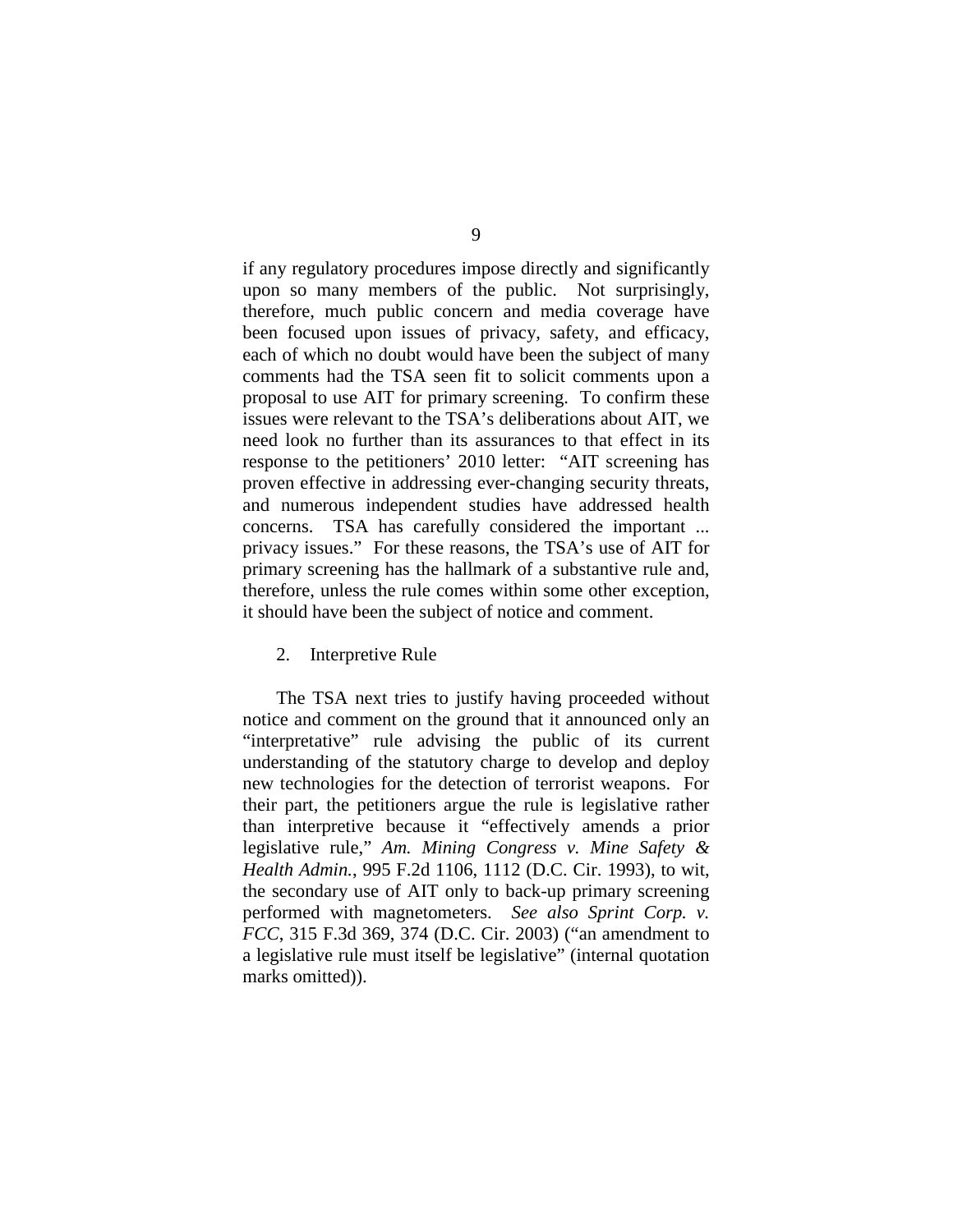The practical question inherent in the distinction between legislative and interpretive regulations is whether the new rule effects "a substantive regulatory change" to the statutory or regulatory regime. *U.S. Telecom Ass'n*, 400 F.3d at 34–40 (FCC effected substantive change when it required wireline telephone carriers to permit customers to transfer their telephone numbers to wireless carriers). For the reasons discussed in Part II.A.1, we conclude the TSA's policy substantially changes the experience of airline passengers and is therefore not merely "interpretative" either of the statute directing the TSA to detect weapons likely to be used by terrorists or of the general regulation requiring that passengers comply with all TSA screening procedures. Although the statute, 49 U.S.C. § 44925, does require the TSA to develop and test advanced screening technology, it does not specifically require the TSA to deploy AIT scanners let alone use them for primary screening. Concededly, there is some merit in the TSA's argument it has done no more than resolve an ambiguity inherent in its statutory and regulatory authority, but the purpose of the APA would be disserved if an agency with a broad statutory command (here, to detect weapons) could avoid notice-and-comment rulemaking simply by promulgating a comparably broad regulation (here, requiring passengers to clear a checkpoint) and then invoking its power to interpret that statute and regulation in binding the public to a strict and specific set of obligations.

#### 3. General Statement of Policy

Finally, the TSA argues notice and comment is not required because, rather than promulgating a legislative rule, the agency, in announcing it will use AIT for primary screening, made a "general statement[] of policy." The question raised by the policy exception "is whether a statement is ... of present binding effect"; if it is, then the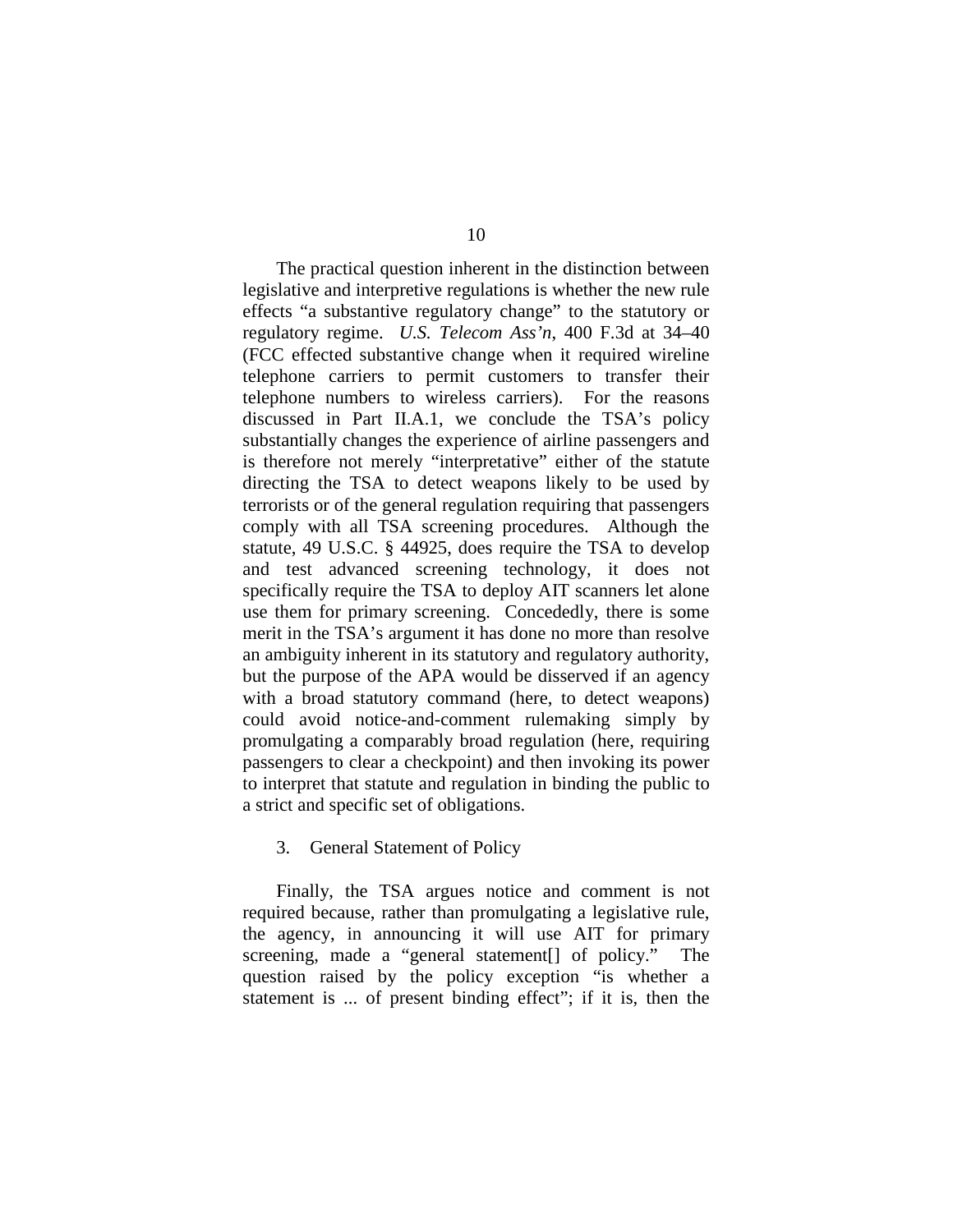APA calls for notice and comment. *McLouth Steel Prods. Corp. v. Thomas*, 838 F.2d 1317, 1320 (D.C. Cir. 1988). Our cases "make clear that an agency pronouncement will be considered binding as a practical matter if it either appears on its face to be binding, or is applied by the agency in a way that indicates it is binding." *Gen. Elec. Co. v. EPA*, 290 F.3d 377, 383 (D.C. Cir. 2002) (internal citation omitted); *see also Chamber of Commerce*, 174 F.3d at 212–13. It is enough for the agency's statement to "purport to bind" those subject to it, that is, to be cast in "mandatory language" so "the affected private parties are reasonably led to believe that failure to conform will bring adverse consequences." *Gen. Elec*., 290 F.3d at 383–84 (internal quotation marks omitted).

The TSA seems to think it significant that there are no AIT scanners at some airports and the agency retains the discretion to stop using the scanners where they are in place. More clearly significant is that a passenger is bound to comply with whatever screening procedure the TSA is using on the date he is to fly at the airport from which his flight departs. 49 C.F.R.  $\S$  1540.105(a)(2) (no passenger may enter the "sterile area" of an airport "without complying with the systems, measures, or procedures being applied to control access to" that area). To be sure, he can opt for a patdown but, as the TSA conceded at oral argument, the agency has not argued that option makes its screening procedures nonbinding and we therefore do not consider the possibility. We are left, then, with the argument that a passenger is not bound to comply with the set of choices presented by the TSA when he arrives at the security checkpoint, which is absurd.<sup>[\\*](#page-10-0)</sup>

<span id="page-10-0"></span>The TSA's argument it has not promulgated a "rule" also fails because the question at issue is again whether the agency's pronouncement is or purports to be binding. *Cf. Amoco Prod. Co. v. Watson*, 410 F.3d 722, 732 (D.C. Cir. 2005).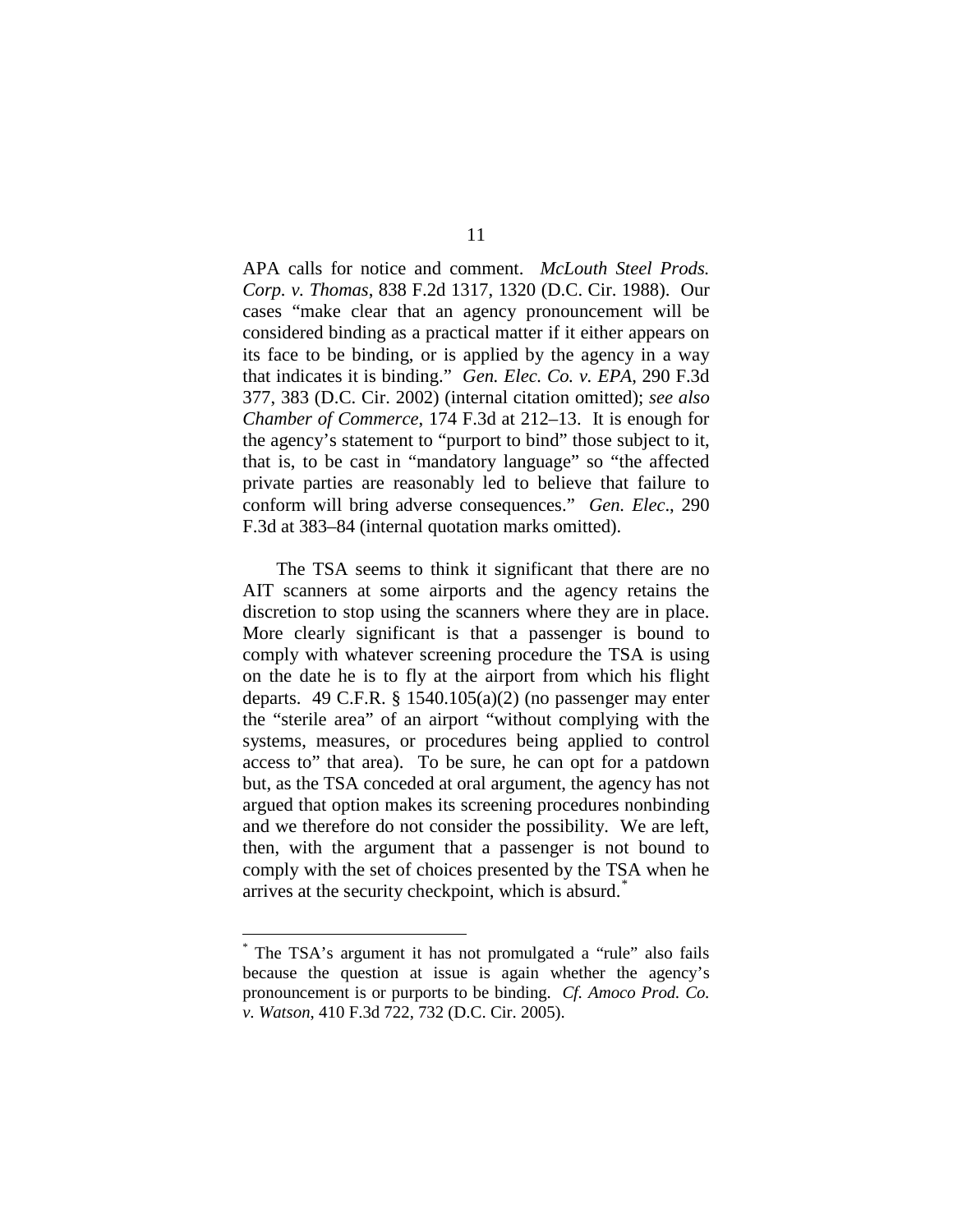In sum, the TSA has advanced no justification for having failed to conduct a notice-and-comment rulemaking. We therefore remand this matter to the agency for further proceedings. Because vacating the present rule would severely disrupt an essential security operation, however, and the rule is, as we explain below, otherwise lawful, we shall not vacate the rule, but we do nonetheless expect the agency to act promptly on remand to cure the defect in its promulgation. *See Allied-Signal, Inc. v. Nuclear Regulatory Comm'n*, 988 F.2d 146, 150–51 (D.C. Cir. 1993).

The agency asks us to "make clear that on remand, TSA is free to invoke the APA's 'good cause' exception" to noticeand-comment rulemaking, 5 U.S.C. § 553(b)(B) (exception "when the agency for good cause finds ... that notice and public procedure thereon are impracticable, unnecessary, or contrary to the public interest"). We have no occasion to express a view upon this possibility other than to note we do not reach it.

## B. Substantive Claims

We turn next to the statutory and constitutional claims raised by the petitioners. None of their arguments, as we explain below, warrants granting relief.

## 1. Statutory Claims

The petitioners argue first that capturing images of passengers is unlawful under the Video Voyeurism Prevention Act, 18 U.S.C. § 1801, a claim the TSA urges should be dismissed because it was not raised before the agency. *See* 49 U.S.C. § 46110(d) ("court may consider an objection to an order ... only if the objection was made in the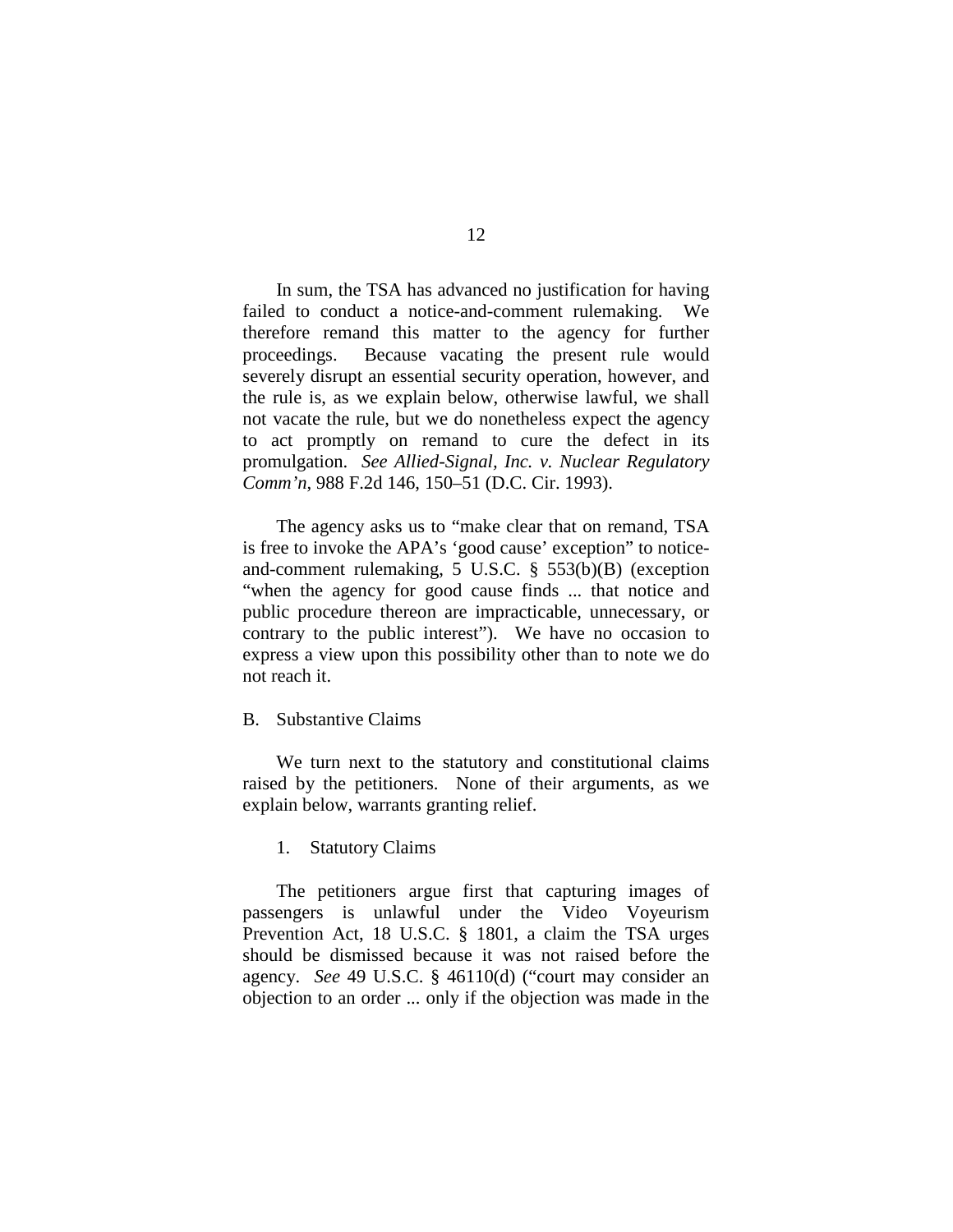proceeding conducted by the [agency] or if there was a reasonable ground for not making the objection in the proceeding"). As the petitioners argue, however, § 46110(d) presupposes there was an agency "proceeding" where the party could advance its argument in the first instance, the absence of which is the very matter at issue here. The TSA more helpfully reminds us the VVPA "does not [apply to] any lawful law enforcement, correctional, or intelligence activity." 18 U.S.C. § 1801(c). Because the only "unlawfulness" the petitioners claim in order to get around that exception is the alleged violation of the Fourth Amendment, which we reject below, and their argument the TSA does not engage in "law enforcement, correctional, or intelligence activity" borders upon the silly, we conclude the exception applies here.

The petitioners next argue the TSA's use of AIT violates the Privacy Act, 5 U.S.C. § 552a, a statute that applies only insofar as the Government maintains a "system of records" from which it can retrieve a record by using an individual's name or other identifying information, *see id.* § 552a(a)(5), (e)(4); *Maydak v. United States*, 363 F.3d 512, 515 (D.C. Cir. 2004). Here the TSA points out it does not maintain data from AIT scanners in a "system of records" linked to names or any other identifier. Even if, as the petitioners speculate, the TSA has the ability to combine various sources of information and then to link names to the images produced using AIT, their Privacy Act claim still fails because they offer no reason to believe the TSA has in fact done that. *See Henke v. Dep't of Commerce*, 83 F.3d 1453, 1460–61 (D.C. Cir. 1996) ("retrieval capability is not sufficient to create a system of records").

The petitioners also claim the Chief Privacy Officer of the DHS failed to discharge her statutory duties generally to "assur[e] that the use of technologies" does not "erode[]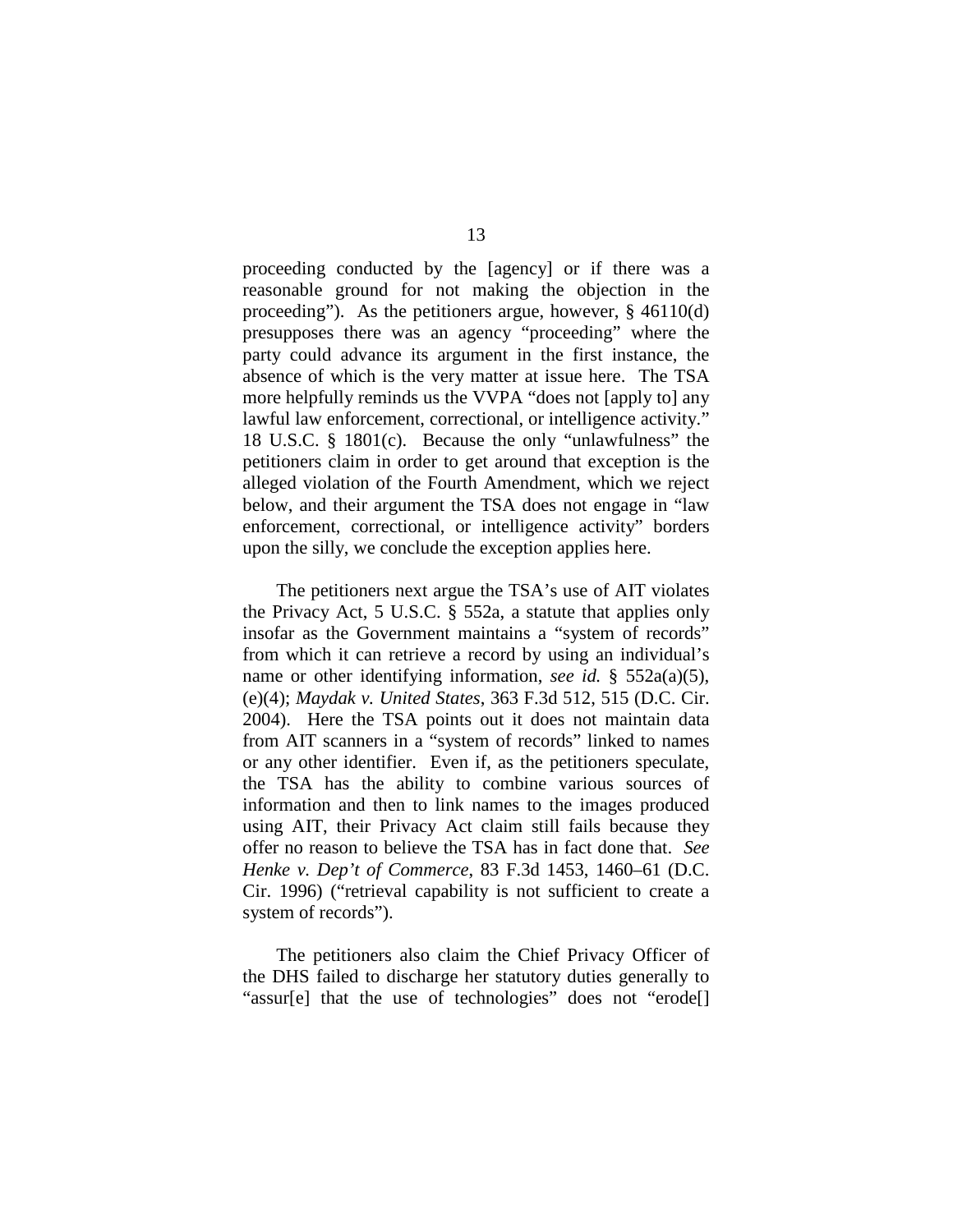privacy protections" and, more specifically, to make an assessment of the rule's impact upon privacy. *See* 6 U.S.C. §  $142(a)(1)$ , (4). The CPO has, however, prepared three privacy impact assessments of the AIT program. Although, as the petitioners point out, the CPO made those assessments before the agency decided to extend the use of AIT from primary screening at six airports and secondary screening at selected others to primary screening at every airport, she also explained she would update the assessments "as needed." Mary Ellen Callahan, *Privacy Impact Assessment Update for TSA Whole Body Imaging* 10 (July 23, 2009). We infer from the absence of any subsequent assessment a determination by the CPO that her prior efforts remain sufficient to cover the impact upon privacy of the expanded use of AIT, *see Lichoulas v. FERC*, 606 F.3d 769, 780 n.8 (D.C. Cir. 2010) (presumption of regularity attaches to actions by administrative officials); the petitioners have failed to show that determination is arbitrary or capricious, *see* 5 U.S.C. § 706(2)(A). As for the broad claim under  $\S 142(a)(1)$  that the CPO has not done enough to safeguard privacy, the petitioners make no more specific objection that would enable us to disturb the CPO's conclusion that the privacy protections built into the AIT program are sufficiently "strong." Therefore this argument fails as well.

Last, the petitioners claim the use of AIT violates the RFRA, 42 U.S.C. § 2000bb *et seq.*, because revealing a person's naked body "offends the sincerely held beliefs of Muslims and other religious groups." The TSA argues that Nadhira Al-Khalili, the only person the petitioners assert has any religiously founded objection to AIT, is not a proper party because she is not named in the petition for review, *see* FED. R. APP. P. 15(a) (petition must "name each party seeking review"); indeed, she first appeared as a purported party in the petitioners' opening brief. The petitioners respond that their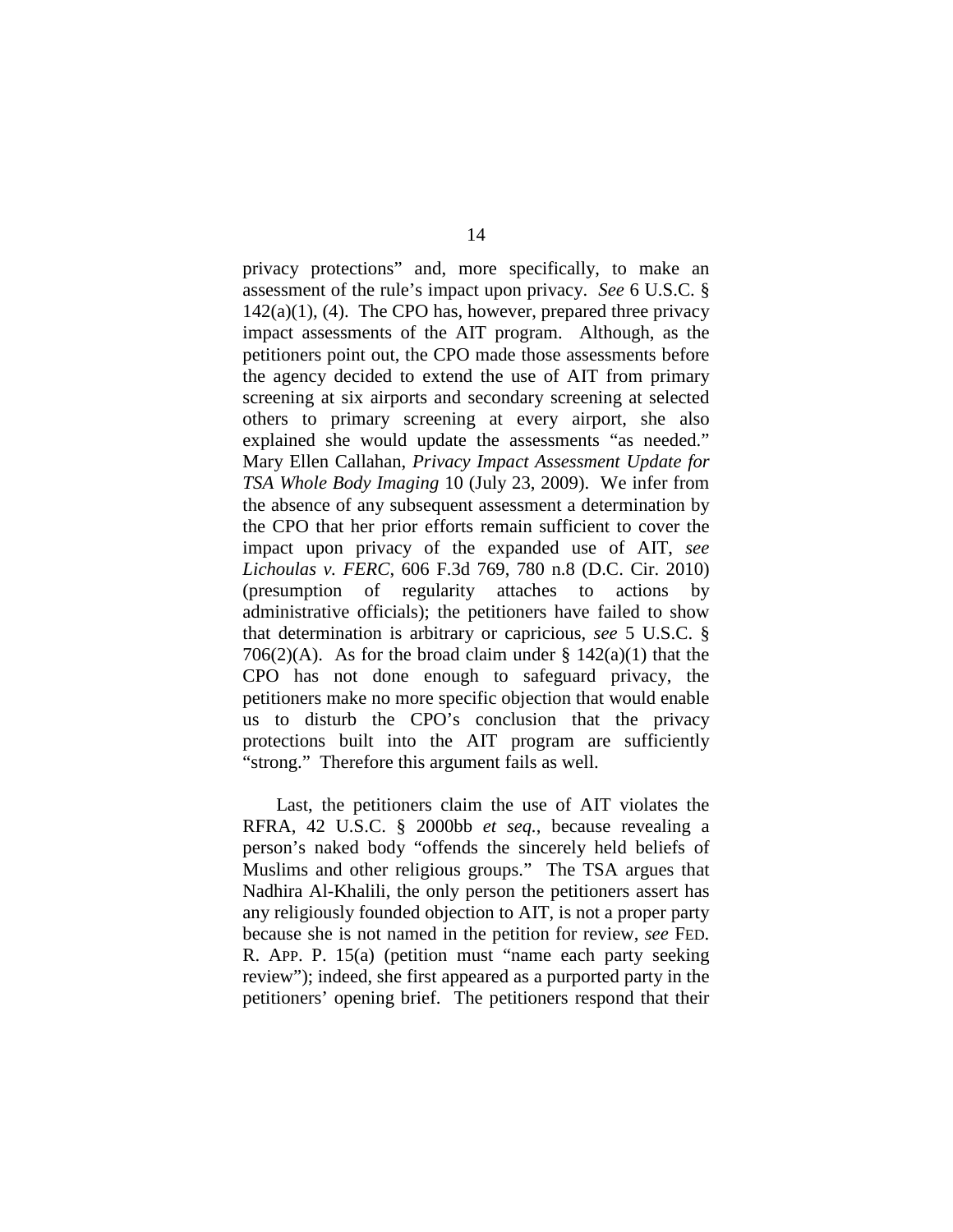opening brief should be treated as a complaint is treated in the district court, that is, as the appropriate document in which to list the complaining parties. They provide no reasoning to support this assertion and the case they cite actually says something quite different: "A petition for review ... is analogous to a complaint[,] in which all parties must be named.'" *Elkins Carmen v. STB*, 170 F.3d 1144, 1145 (D.C. Cir. 1999) (quoting FED. R. APP. P. 15(a) advisory committee's note).

Next, the petitioners contend their claims and Al-Khalili's should be considered as one because she is legal counsel for an organization that was a party to their 2010 letter, the TSA's response to which is here under review. The case they cite for support, *Rampengan v. Gonzales*, 206 F. App'x 248, 252 (4th Cir. 2006), concerned a family of four who had jointly applied for asylum and, having been treated in an administrative proceeding as a single party under the husband's name, listed only his name in their petition for review of the administrative decision. Al-Khalili, in contrast, claims no familial or agency or other formal relationship with any other petitioner; her employer, despite having joined the letter to the TSA, did not petition for review. Accordingly, neither Al-Khalili nor her employer is before us and, there being no actual petitioner with standing to assert a religious injury cognizable under the RFRA, *see Lujan v. Defenders of Wildlife*, 504 U.S. 555, 560-61 (1992) (no standing absent an injury-in-fact fairly traceable to the challenged conduct and likely to be redressed by a favorable decision); *see also Warth v. Seldin*, 422 U.S. 490, 499 (1975) (litigant "generally must assert his own legal rights and interests, and cannot rest his claim to relief on the legal rights or interests of third parties"), that claim must be dismissed.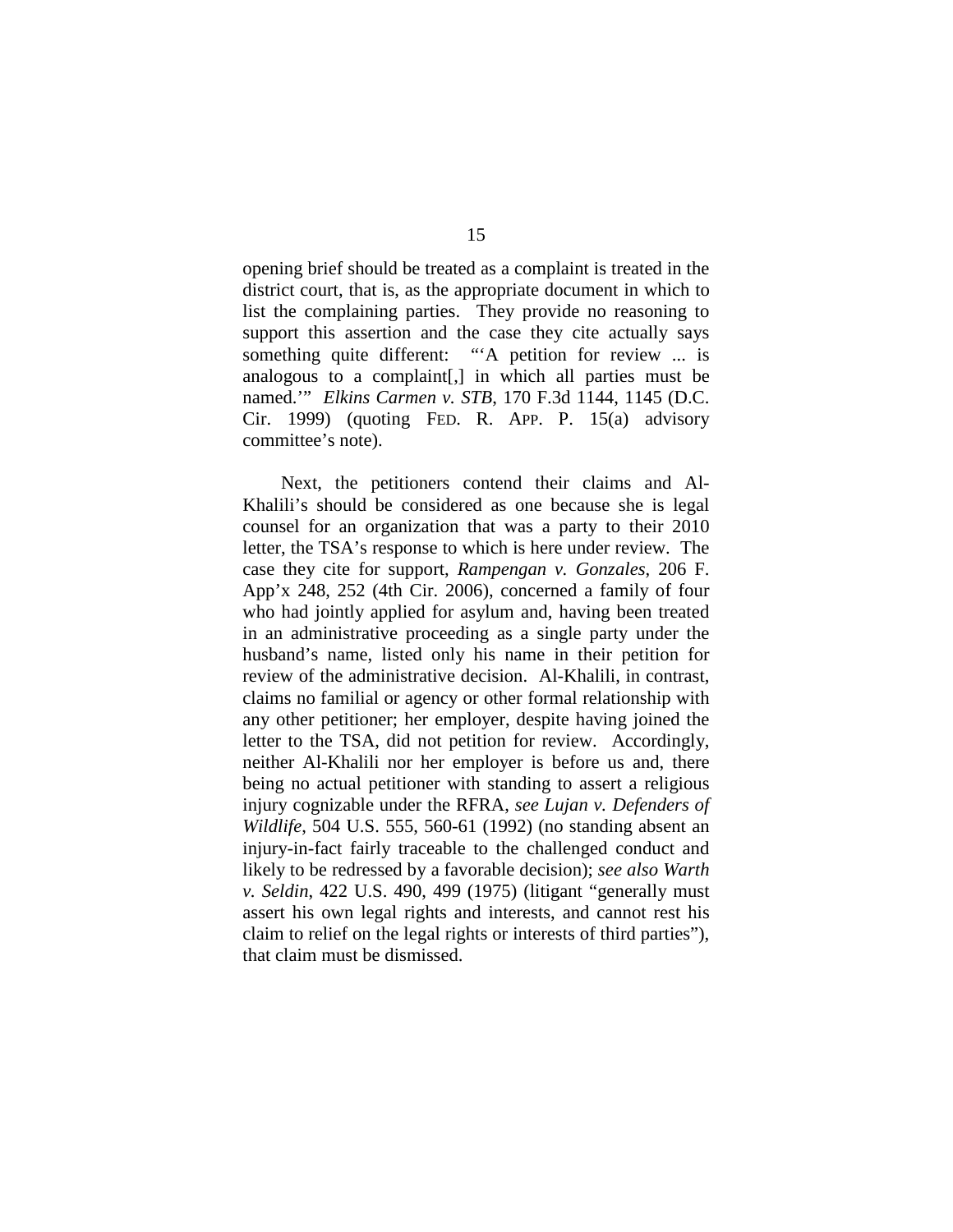#### 2. Fourth Amendment Claim

Finally, the petitioners argue that using AIT for primary screening violates the Fourth Amendment because it is more invasive than is necessary to detect weapons or explosives. In view of the Supreme Court's "repeated[] refus[al] to declare that only the least intrusive search practicable can be reasonable under the Fourth Amendment," *City of Ontario v. Quon*, 130 S. Ct. 2619, 2632 (2010) (internal quotation marks omitted), and considering the measures taken by the TSA to safeguard personal privacy, we hold AIT screening does not violate the Fourth Amendment.

As other circuits have held, and as the Supreme Court has strongly suggested, screening passengers at an airport is an "administrative search" because the primary goal is not to determine whether any passenger has committed a crime but rather to protect the public from a terrorist attack. *See United States v. Aukai*, 497 F.3d 955, 958–63 (9th Cir. 2007) (en banc) (passenger search at airport checkpoint); *United States v. Hartwell*, 436 F.3d 174, 178–81 (3d Cir. 2006) (Alito, J.) (same); *United States v. Edwards*, 498 F.2d 496, 499–501 (2d Cir. 1974) (Friendly, J.) (carry-on baggage search at airport); *see also Illinois v. Lidster*, 540 U.S. 419 (2004) (police set up checkpoint to obtain information about earlier crash); *Mich. Dep't of State Police v. Sitz*, 496 U.S. 444 (1990) (sobriety checkpoint). An administrative search does not require individualized suspicion. *City of Indianapolis v. Edmond*, 531 U.S. 32, 41, 47–48 (2000) (individualized suspicion required when police checkpoint is "primarily [for] general crime control," that is, "to detect evidence of ordinary criminal wrongdoing" unlike "searches at places like airports ... where the need for such measures to ensure public safety can be particularly acute"). Instead, whether an administrative search is "unreasonable" within the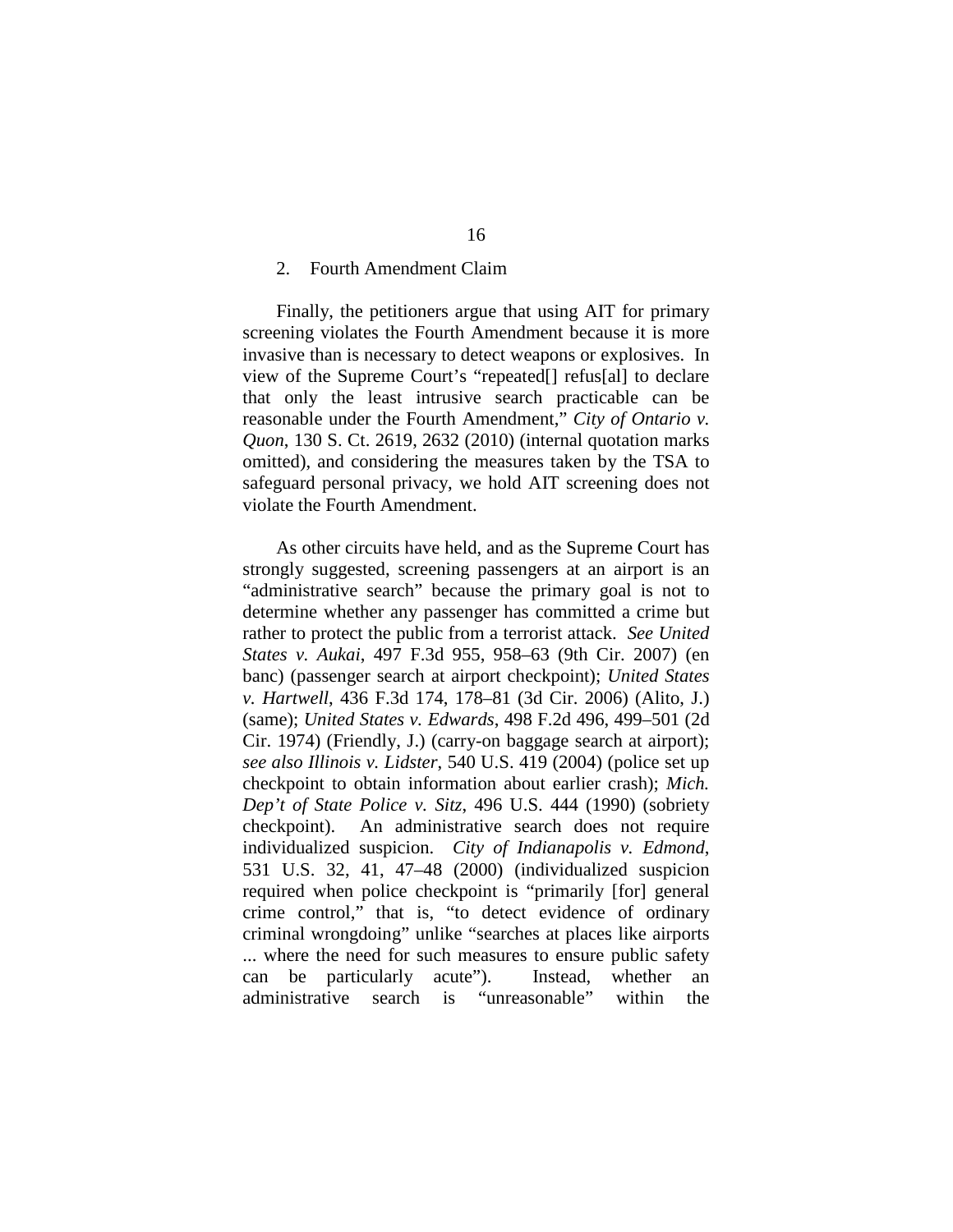condemnation of the Fourth Amendment "is determined by assessing, on the one hand, the degree to which it intrudes upon an individual's privacy and, on the other, the degree to which it is needed for the promotion of legitimate governmental interests." *United States v. Knights*, 534 U.S. 112, 118-19 (2001) (internal quotation marks omitted).

That balance clearly favors the Government here. The need to search airline passengers "to ensure public safety can be particularly acute," *Edmond*, 531 U.S. at 47–48, and, crucially, an AIT scanner, unlike a magnetometer, is capable of detecting, and therefore of deterring, attempts to carry aboard airplanes explosives in liquid or powder form. On the other side of the balance, we must acknowledge the steps the TSA has already taken to protect passenger privacy, in particular distorting the image created using AIT and deleting it as soon as the passenger has been cleared. More telling, any passenger may opt-out of AIT screening in favor of a patdown, which allows him to decide which of the two options for detecting a concealed, nonmetallic weapon or explosive is least invasive.

Contrary to the EPIC's argument, it is not determinative that AIT is not the last step in a potentially escalating series of search techniques. In *Hartwell*, from which the petitioners tease out this argument, the Third Circuit upheld an airport search that started with a walk-through magnetometer, thence to scanning with a hand-held magnetometer and, when the TSA officer encountered a bulge in the passenger's pocket, progressed (according to the passenger) to the officer's removing a package of crack cocaine from that pocket. 436 F.3d at 175–76. The court noted, however, that its opinion, while describing the search at issue there as "minimally intrusive," did "not purport to set the outer limits of intrusiveness in the airport context." *Id.* at 180 & n.10.